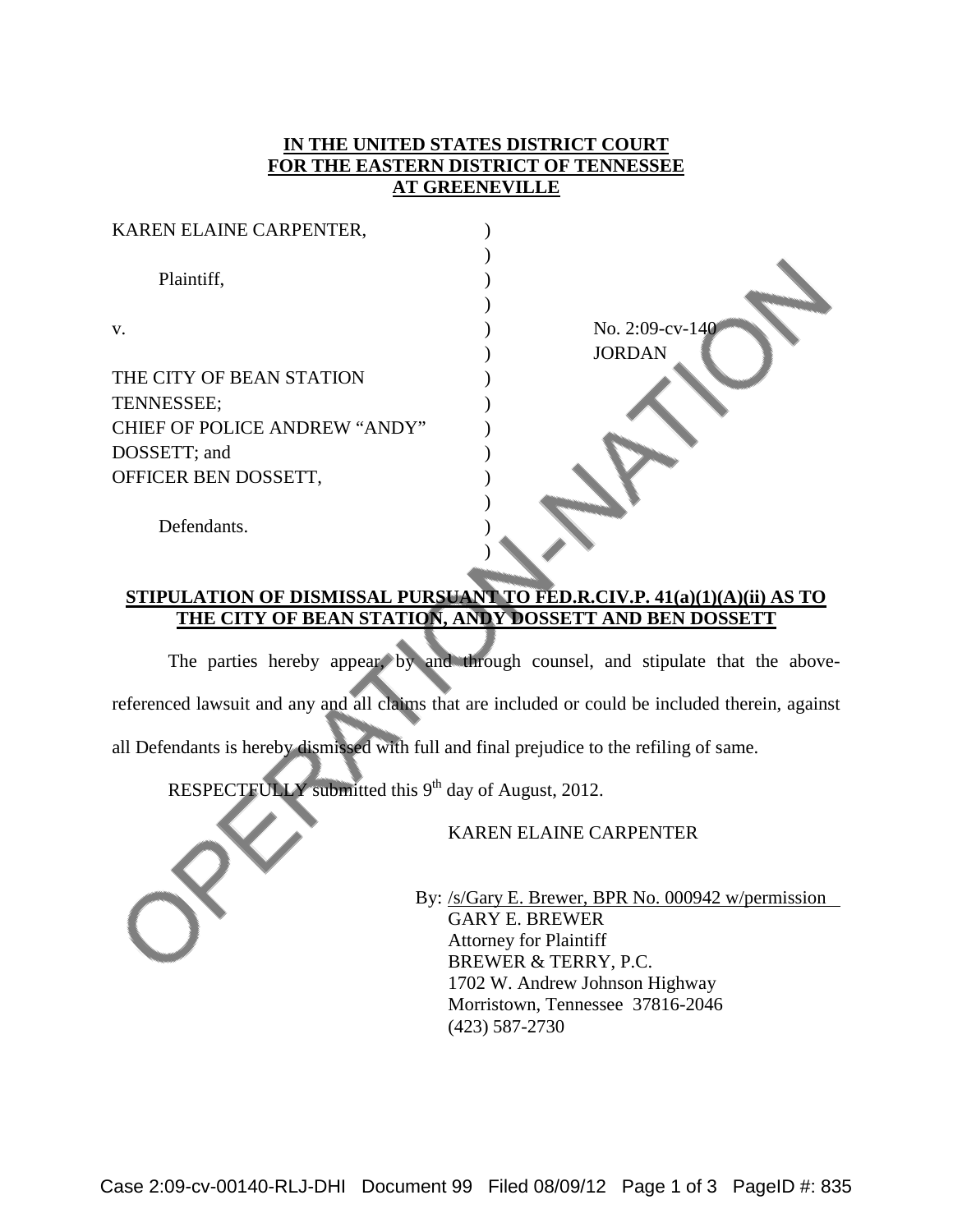## THE CITY OF BEAN STATION

By: /s/Jeffrey M. Ward, BPR No. 016329 w/permission JEFFREY M. WARD, BPR No. 016329 Attorney for Defendant MILLIGAN & COLEMAN 230 W. Depot Street P.O. Box 1060 Greeneville, Tennessee 37744 (423) 639-6811

ANDY DOSSETT and BEN DOSSETT

 By: /s/Reid A. Spaulding, BPR No. 023363 REID A. SPAULDING, BPR NO. 023363 Attorney for Defendants WATSON, ROACH, BATSON, ROWELL & LAUDERBACK, P.L.C. Attorneys at Law P.O. Box 131 Knoxville, Tennessee 37901-0131 (865) 637-1700